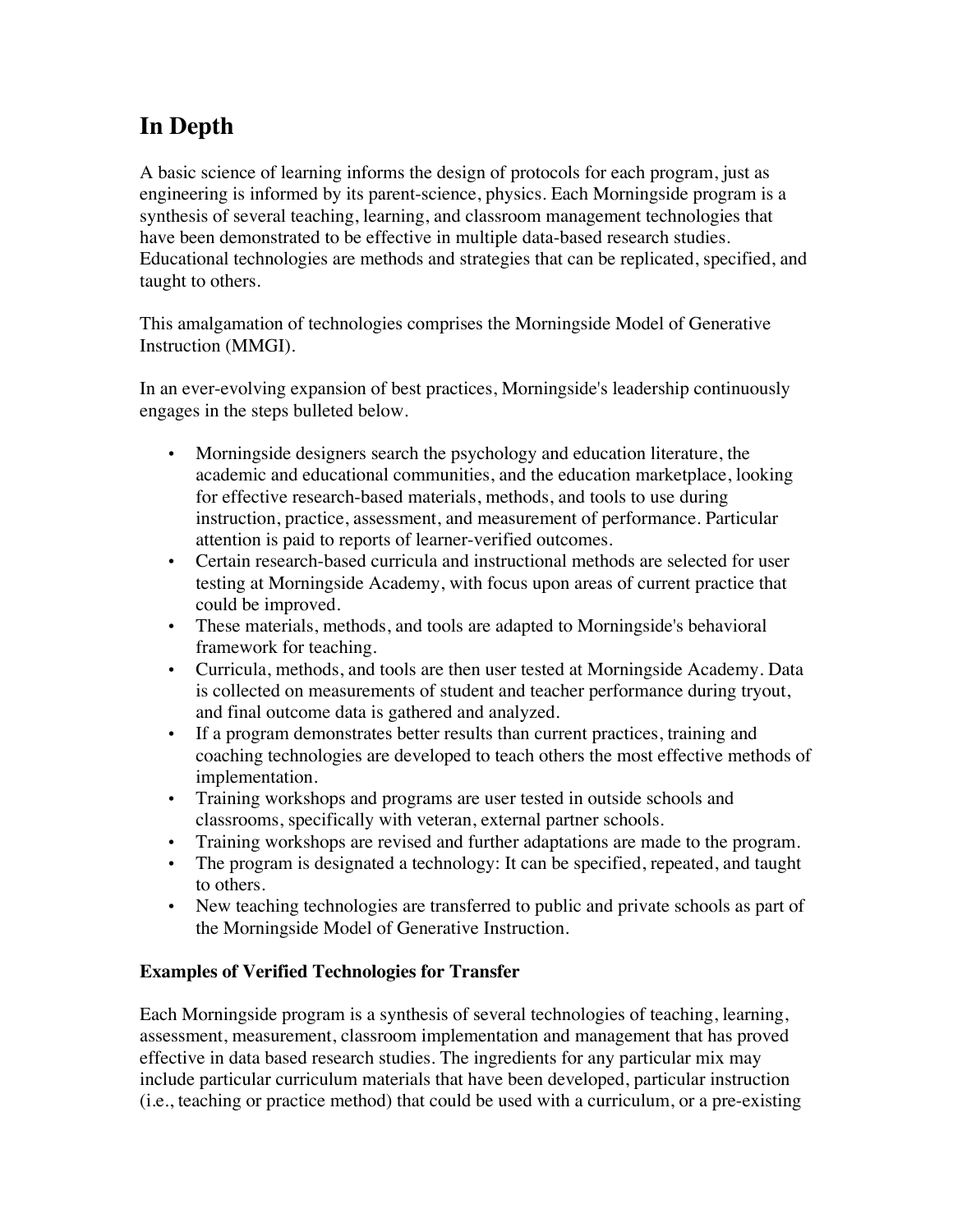program that combines good curriculum and instructional methods. Examples of curricula to which we have added teaching methods – including direct instruction, delayed prompting, and fluency building – are Singapore Math, Math InFocus, Saxon Math, Stepping Stones, and enVision Math.

Because classrooms may differ in format and development within a given school or program, one or more curricula, program, or set of instructional methods may be synthesized as a recommended "technology package" for a particular grade level or student need. Thus, the Morningside Model of Generative Instruction is diagnostic and prescriptive model. The specific mix of technologies selected for use in any given classroom is customized, based upon an elaborate and comprehensive assessment of learners' and teachers' needs and skill.

Over the past two decades, we have user-tested and adapted a host of programs to meet the criteria for a Morningside technology.

| Programs that Morningside has User-Tested and Adapted |                                                                     |
|-------------------------------------------------------|---------------------------------------------------------------------|
|                                                       | Headsprout Reading Comprehension (www.Headsprout.com)               |
|                                                       | Read Well (Sopris West)                                             |
|                                                       | Horizons Reading (SRA/McGraw Hill)                                  |
|                                                       | <b>Scott Foresman Reading</b>                                       |
|                                                       | Teach Your Children to Read Well<br>(www.teachyourchildrenwell.com) |
|                                                       | Open Court (SRA/McGraw Hill)                                        |
| Reading                                               | Haughton's Phonemic Awareness Series (Haughton Learning<br>Center)  |
|                                                       | Basic Elements (Morningside Press)                                  |
|                                                       | Reading Success (classicallearning.com)                             |
|                                                       | <b>REWARDS</b> (Sopris West)                                        |
|                                                       | <b>REWARDS+ Social Studies (Sopris West)</b>                        |
|                                                       | <b>REWARDS+ Science (Sopris West)</b>                               |
|                                                       | Reading Mastery (SRA/McGraw Hill)                                   |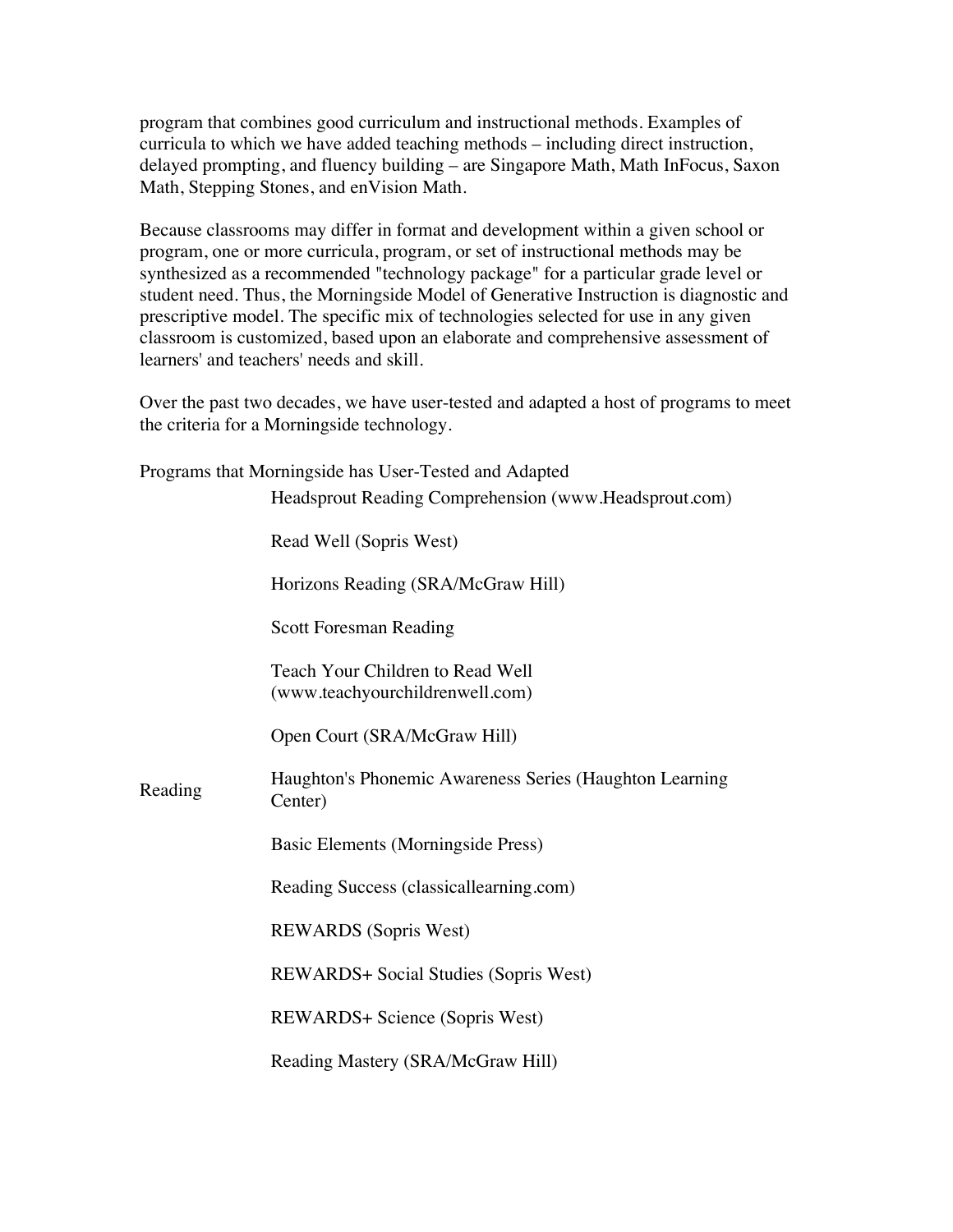|                           | The Power of Retelling (McGraw Hill/The Wright Group)                                                            |
|---------------------------|------------------------------------------------------------------------------------------------------------------|
|                           | Mastering Reading Through Reasoning (Innovative Sciences,<br>Inc.)                                               |
|                           | Analytical Reading and Reasoning (Innovative Sciences, Inc.)                                                     |
| Mathematics               | Elements of Literature (Holt)<br>Singapore Math (Marshall Cavendish Education)                                   |
|                           | Morningside Mathematics Fluency (Morningside Press)                                                              |
|                           | Saxon Math (Saxon Publishers)                                                                                    |
|                           | Thinking Through Math Word Problems (Lawrence Erlbaum,<br>Inc.)                                                  |
|                           | Beyond Problem Solving & Comprehension (Lawrence<br>Erlbaum, Inc.)<br>Expressive Writing (SRA/McGraw Hill)       |
| Writing                   | <b>REWARDS Writing (Sopris West)</b>                                                                             |
|                           | An Instructional Approach to Teaching Composition (Anita<br>Archer, developmental draft, 2002)                   |
|                           | Keys to Quick Writing Skills (EBSCO Curriculum Materials)<br>+ Keys To Quick Writing Fluency (Morningside Press) |
|                           | Thinking Through Grammar (BGFB Inc.)                                                                             |
|                           | Grammar for Writing and Reading Skills (BGF Inc.)                                                                |
| Thinking and<br>Reasoning | High Performance Writing (SRA/McGraw Hill)<br>Problem Solving and Comprehension (Lawrence Erlbaum,<br>Inc.)      |
|                           | Fluent Thinking Skills (Robbins, Layng & Jackson, 1996)                                                          |
|                           | TAPS For Teachers (Robbins, 2014)                                                                                |

## **SYSTEM FOR CHANGE**

Morningside Academy brings a highly developed four-part delivery system that has been tried and verified as to its effectiveness.